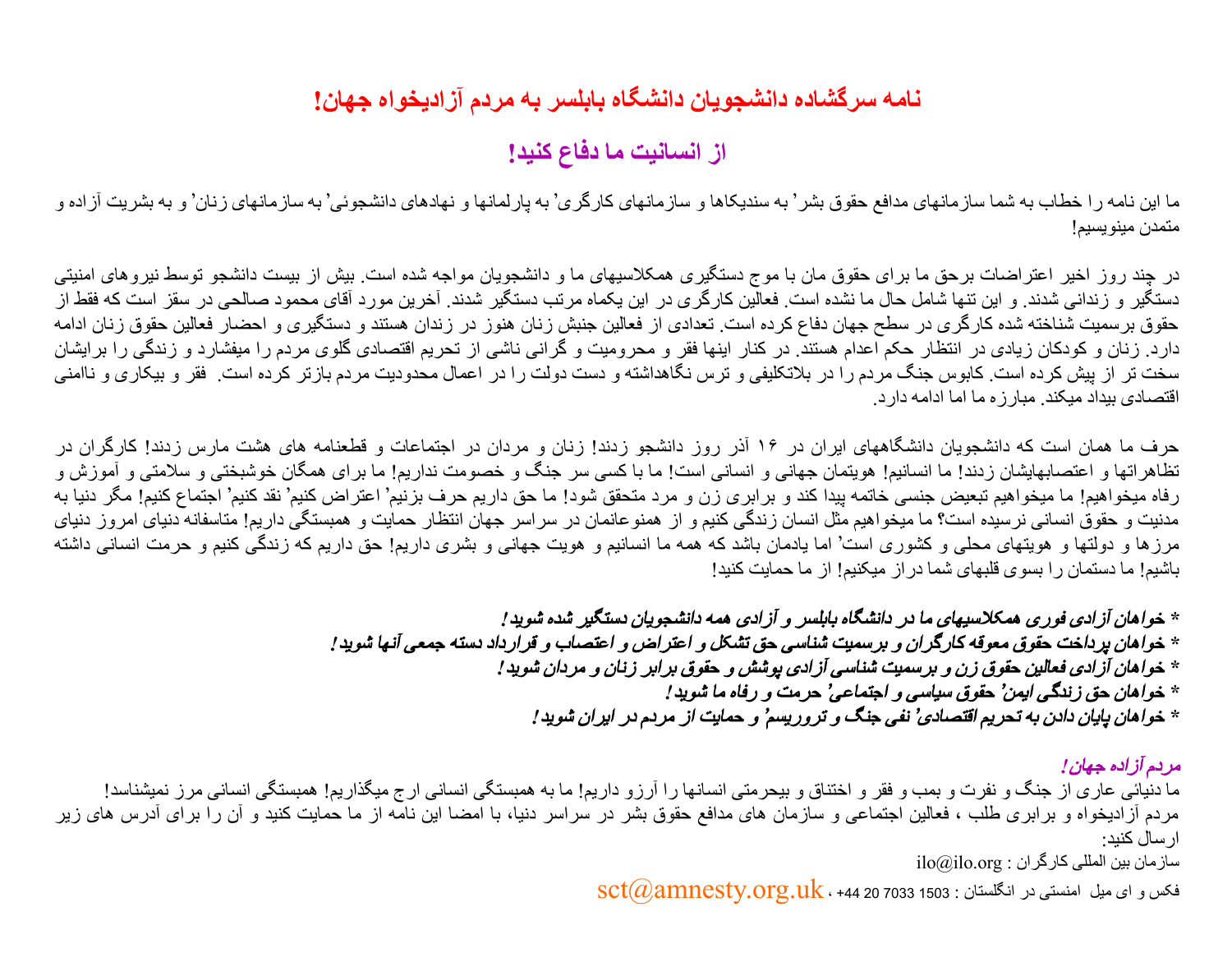رئیس جمهوری ایران دکتر احمدی نژاد dr-ahmdinejad@president.ir

**دانشجویان دانشگاه بابلسر- ایران** ٢٨ فروردین ٨۶ [/http://openletterbaboluniv.blogfa.com](http://openletterbaboluniv.blogfa.com/) <http://babolsaruniv.blogfa.com/> [babolsaruniv@gmail.com](mailto:babolsaruniv@gmail.com) امضای حمایتی خود را بھ آدرس ای میل وبلاگ ماھم بفرستید

## ++++++++++++++++++++++++++++++++++++++++++++++++++++++++++++++++++++++++++

To: freedom

Open letter of students of Babolsar University - Iran to the people of the world!

Defend our human rights!

We write this letter to all human rights organisations, trade unions, parliaments, students' organisations, women's organisations and the civilised humanity.

Following our protest movement, in the last few days a new wave of arrests of our student colleagues has started. More than 20 students have been arrested and jailed by the security forces. Even workers' activists have been jailed too. The latest is the case of Mr. Mahmood Salehi in Sagez who is well known for his defence of workers' rights. A few women activists are also in jail. These arrests continue and happen every day. As though this was not enough, we are faced with poverty, lack of rights and inflation resulting from economic sanctions. Life is harder than any other time and people are being suffocated. The nightmare of possible war has left people with fear and lack of security and has given opportunity to the government to impose yet more restrictions on people. The level of poverty and economic insecurity is horrendous. Our struggle continues.

We say the same thing as University students said on 16th Azar, Students' Day! The same as women and men said on 8th March! Workers said in their strikes and demonstrations! We want happiness, health, education and welfare for all! We demand an end to gender discrimination! We want equality between men and women! We have the right to speak out, protest, criticize and organise! Has the world not gained civilization and human rights? We want to have a life fit for human beings and want people of the world to support us! Unfortunately, today's world is divided by borders and nation identity. However, we must remind ourselves that we all posses universal human identity. We have the right to live like